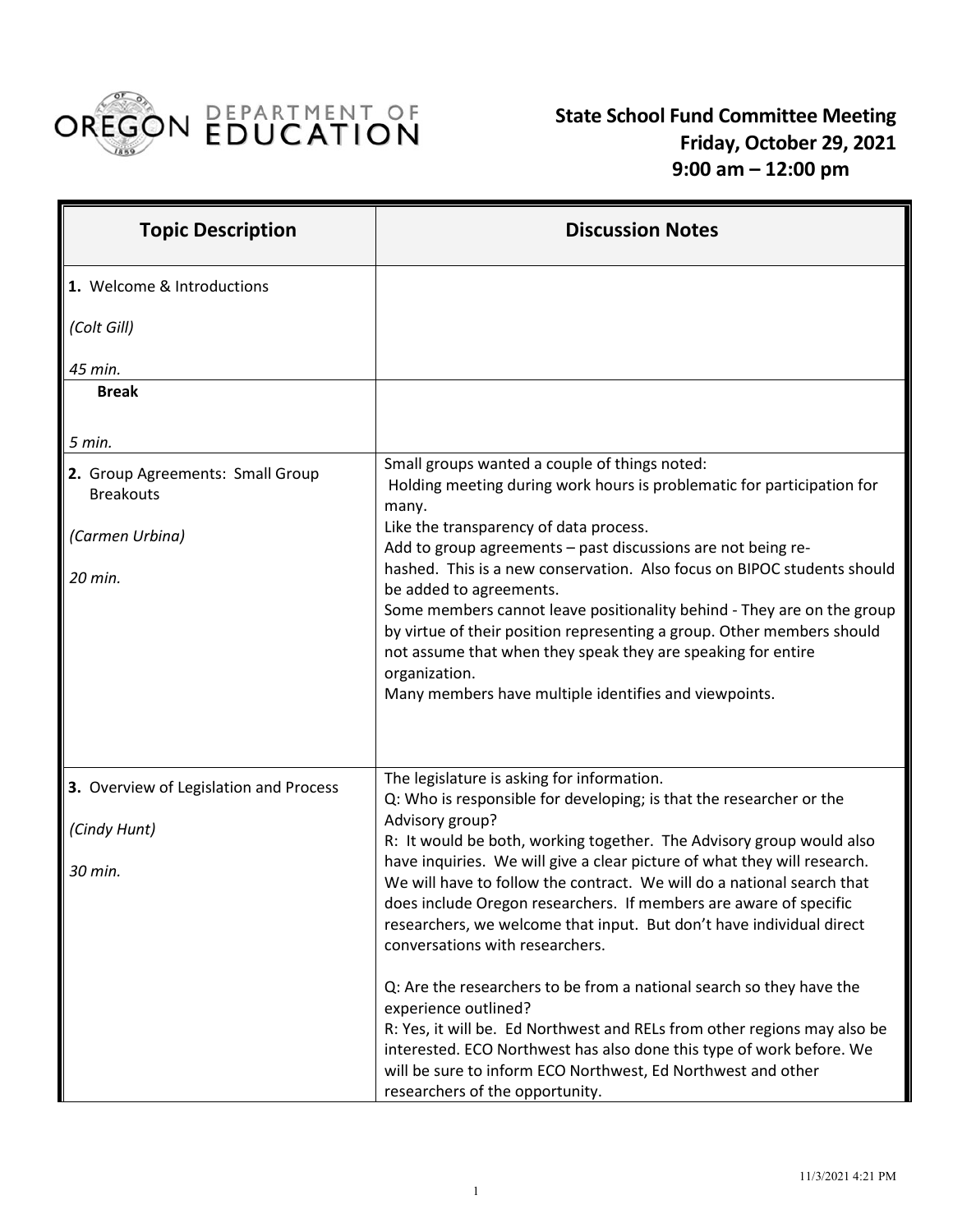| 4. State School Fund Overview | Q: I'm wondering why this committee should spend time on "adequacy"                                                                       |
|-------------------------------|-------------------------------------------------------------------------------------------------------------------------------------------|
|                               | when that's not the focus of the budget note (thus the charge of this<br>committee) AND the state has established the quality education   |
| (Mike Wiltfong)               | commission to dive deeper into adequacy.                                                                                                  |
|                               | (Question on why adequacy is being discussed.)                                                                                            |
| 30 min.                       | R: The QEC handles that; this is background to ensure all understand the                                                                  |
|                               | impact of adequacy and how the conversation can change.                                                                                   |
|                               | Q: It would be helpful to get some of the history focus on the weights                                                                    |
|                               | (equity) portion. Have those changed/been revisited over time?                                                                            |
|                               | In the vein of centering race and culture, what is the history of specific                                                                |
|                               | funding for communities of culture? Allocations for staff, curriculum, and                                                                |
|                               | activities for BIPOC students?                                                                                                            |
|                               | R: Demographics, rather than race, are being used to address needs.                                                                       |
|                               | Slide 36 has a list of the current weights. Most, if not, all have existed<br>since 1991.                                                 |
|                               | Q: I do want to name the equity issue that was presented in the previous                                                                  |
|                               | slide. Districts need resources to afford experienced teachers but it                                                                     |
|                               | sounds like the formula also pulls resources from districts with less                                                                     |
|                               | experienced teachers who may need extra support.                                                                                          |
|                               | I would like to ask if districts that have brought in more diverse teachers                                                               |
|                               | are seeing a dip in SSF allocations because of the teacher experience                                                                     |
|                               | factor calculation.                                                                                                                       |
|                               | R: (According to state data, about 2/3 of BIPOC teachers were hired in the                                                                |
|                               | last few years, so the experience factor would be lower.)<br>Observation: Focus on centering race rather than generalizations.            |
|                               | Q: Is local revenue or local options included?                                                                                            |
|                               | R: Local options do not typically come in to this. Sometimes assessors                                                                    |
|                               | look at it to make sure they stay under these caps.                                                                                       |
|                               | Q: Can we ensure that information is disaggregated by race to understand                                                                  |
|                               | the intersection and the rate BIPOC students are being identified for                                                                     |
|                               | special education services?                                                                                                               |
|                               | Can we also add a calculation of how many IEP/SPED weights would be in                                                                    |
|                               | the formula without the cap/waiverto help illustrate the gap between                                                                      |
|                               | the number of students identified with special education needs                                                                            |
|                               | compared to the formula funding weights allocated for those                                                                               |
|                               | studentsand disaggregated for BIPOC students?                                                                                             |
|                               | R: A note has been made of your request for additional information                                                                        |
|                               | regarding the teacher experience factor and BIPOC teachers.                                                                               |
|                               | Q: Can we also add a calculation of how many IEP/SPED weights would be                                                                    |
|                               | in the formula without the cap/waiverto help illustrate the gap between<br>the number of students identified with special education needs |
|                               | compared to the formula funding weights allocated for those                                                                               |
|                               | studentsand disaggregated for BIPOC students?                                                                                             |
|                               | R: Your request is noted.                                                                                                                 |
|                               | Observation: Conversation about needs of BIPOC students specifically and                                                                  |
|                               | avoid generalizing.                                                                                                                       |
|                               | Q: How has SAIPE report suspension for last year impacted your formula?                                                                   |
|                               | How does the Pandemic impact the formula?                                                                                                 |
|                               | R: We will be working with our federal partners to see what data we can                                                                   |
|                               | get.<br>Q: Curious about SSF formula and Student Investment formula, and                                                                  |
|                               | would like clarity on relationship between the formulas.                                                                                  |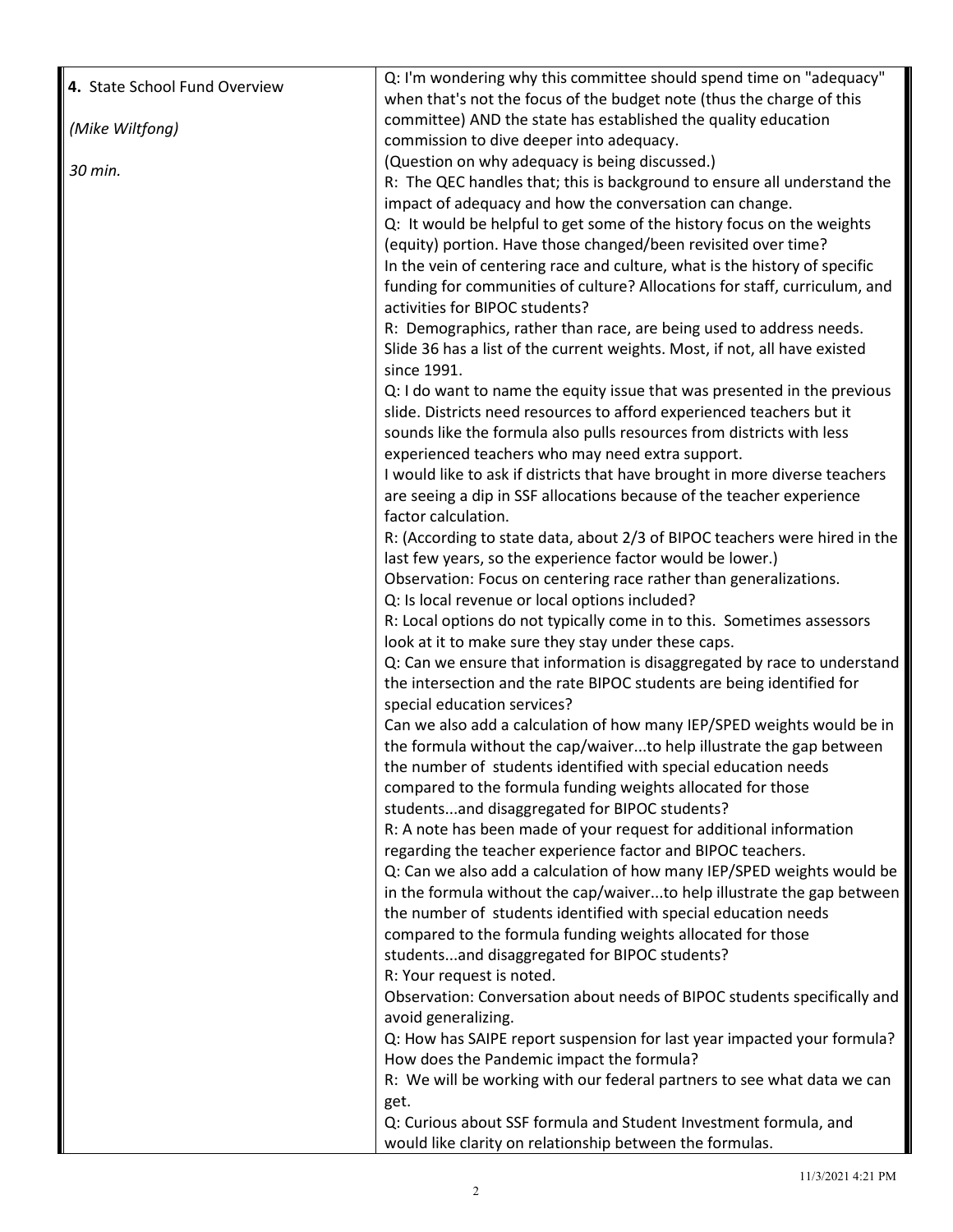| Is there a way for our researchers to access student demographic<br>information? We have quality student demographic information going |
|----------------------------------------------------------------------------------------------------------------------------------------|
| back to 1996.<br>R: Small rural schools could be looked at as well.                                                                    |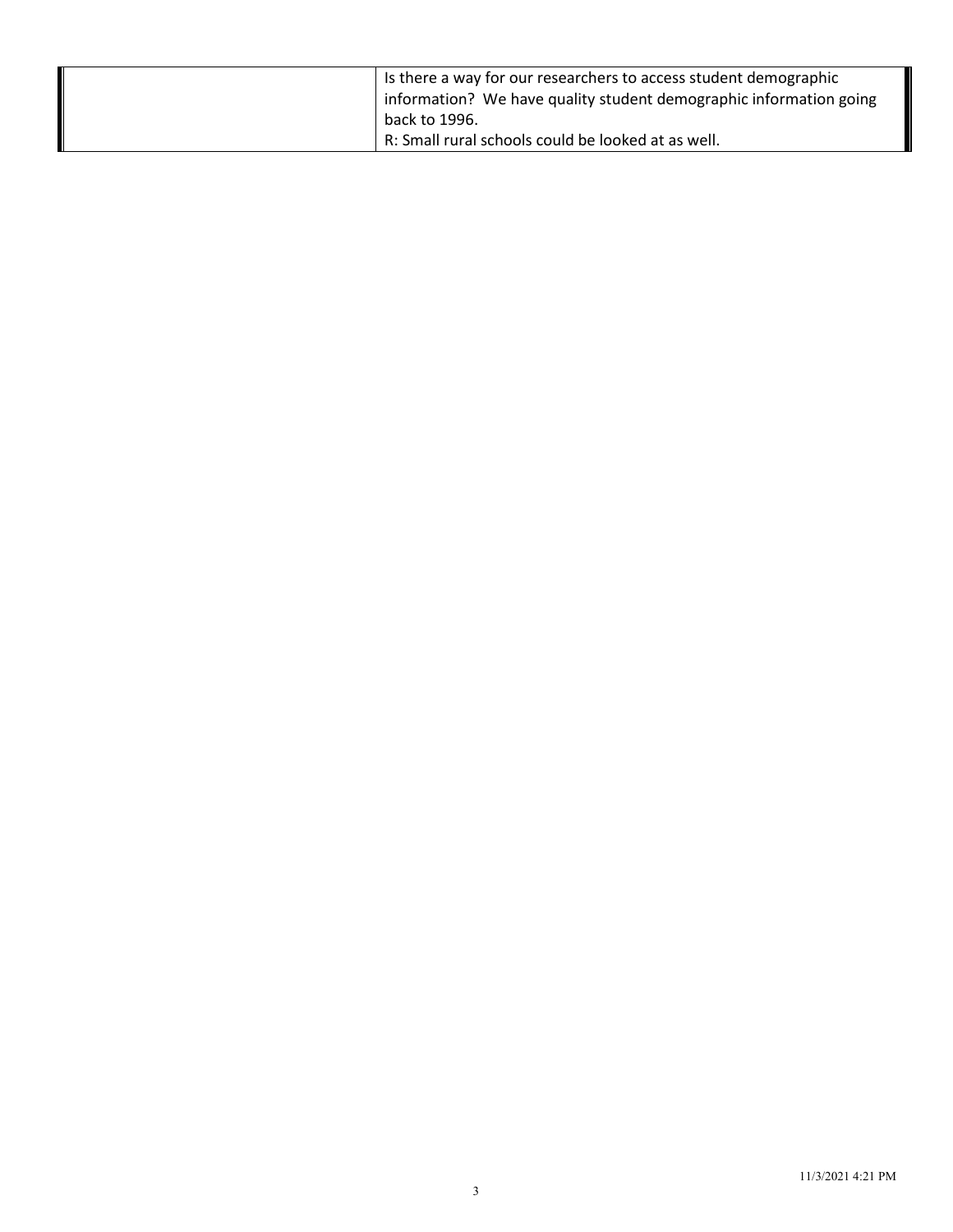| 5. Essential Questions: Overview and<br><b>Small Group Breakouts</b> | <b>Group 1: Ben facilitated</b>                                                                                                   |
|----------------------------------------------------------------------|-----------------------------------------------------------------------------------------------------------------------------------|
|                                                                      | What questions do you have about this budget note and                                                                             |
| (Ben Bowman)                                                         | committee?                                                                                                                        |
|                                                                      | In terms of BIPOC students, we have ELL weights for state<br>$\circ$                                                              |
| 20 min.                                                              | funds as well as federal funds. Indigenous students, there                                                                        |
|                                                                      | is funding at some level. To me, it is polarizing to say                                                                          |
|                                                                      | "because you are of this race, you get a higher weight".<br>That is problematic. What does it cost to educate a Black             |
|                                                                      | person vs. a Hawaiian person vs. a Mexican person? That                                                                           |
|                                                                      | is what is going on in my mind.                                                                                                   |
|                                                                      | LaGrande has 18% of its students on IEPs -- we are<br>$\circ$                                                                     |
|                                                                      | severely underfunded there. That is an equity problem.                                                                            |
|                                                                      | Rural schools -- typically less staff, fewer programs, fewer<br>$\circ$                                                           |
|                                                                      | educational opportunities, less travel, more                                                                                      |
|                                                                      | transportation issues, lower paid teachers. The issue                                                                             |
|                                                                      | could be much bigger.                                                                                                             |
|                                                                      | Question on the researchers: are they going to try to find<br>$\circ$<br>people who have done research on states similar to ours? |
|                                                                      | It's important that they have that lens when selecting.                                                                           |
|                                                                      | The Policy and Budget Analyst's presentation was about<br>$\circ$                                                                 |
|                                                                      | allocation. The budget note question was about                                                                                    |
|                                                                      | spending. It will be interesting to see how we measure                                                                            |
|                                                                      | that and how districts spend money -- and how do we                                                                               |
|                                                                      | determine the effectiveness of that spending?                                                                                     |
|                                                                      | The SIA is definitely far more targeted. That is a nice<br>$\circ$                                                                |
|                                                                      | vehicle that already exists for any targeted need in a<br>school district.                                                        |
|                                                                      | Agreed that selecting the researcher will be critical. What<br>$\circ$                                                            |
|                                                                      | is the committee's role in the selection process? Will                                                                            |
|                                                                      | committee be just be informed, or will the committee                                                                              |
|                                                                      | have a role?                                                                                                                      |
|                                                                      | After the first two meetings, will the researcher present<br>$\circ$                                                              |
|                                                                      | preliminary results and then the committee will discuss?                                                                          |
|                                                                      | The nature of the meetings as "public meetings" may be<br>$\circ$<br>limiting our conversations and preventing folks from         |
|                                                                      | sharing.                                                                                                                          |
|                                                                      | Carve-outs: what if we had a carve-out like the SIA for<br>$\circ$                                                                |
|                                                                      | BIPOC students with parameters that we like that remove                                                                           |
|                                                                      | obstacles and create more opportunities? Could align                                                                              |
|                                                                      | with the current system.                                                                                                          |
|                                                                      | What goals or hopes do you have for our work together?                                                                            |
|                                                                      | Listen, learn, and influence. Rural areas don't have the<br>$\circ$                                                               |
|                                                                      | equal opportunities -- there are a lot of things different                                                                        |
|                                                                      | here, and I would like those to be understood and                                                                                 |
|                                                                      | accounted for, even if nothing changes.                                                                                           |
|                                                                      | Smaller districts don't have people in place to support<br>$\circ$                                                                |
|                                                                      | greater accountability needs/desires. That has to be                                                                              |
|                                                                      | accounted for.<br>Thinking about all of the other ways in which zip codes                                                         |
|                                                                      | $\circ$                                                                                                                           |

account for the ways schools are funded. School facilities,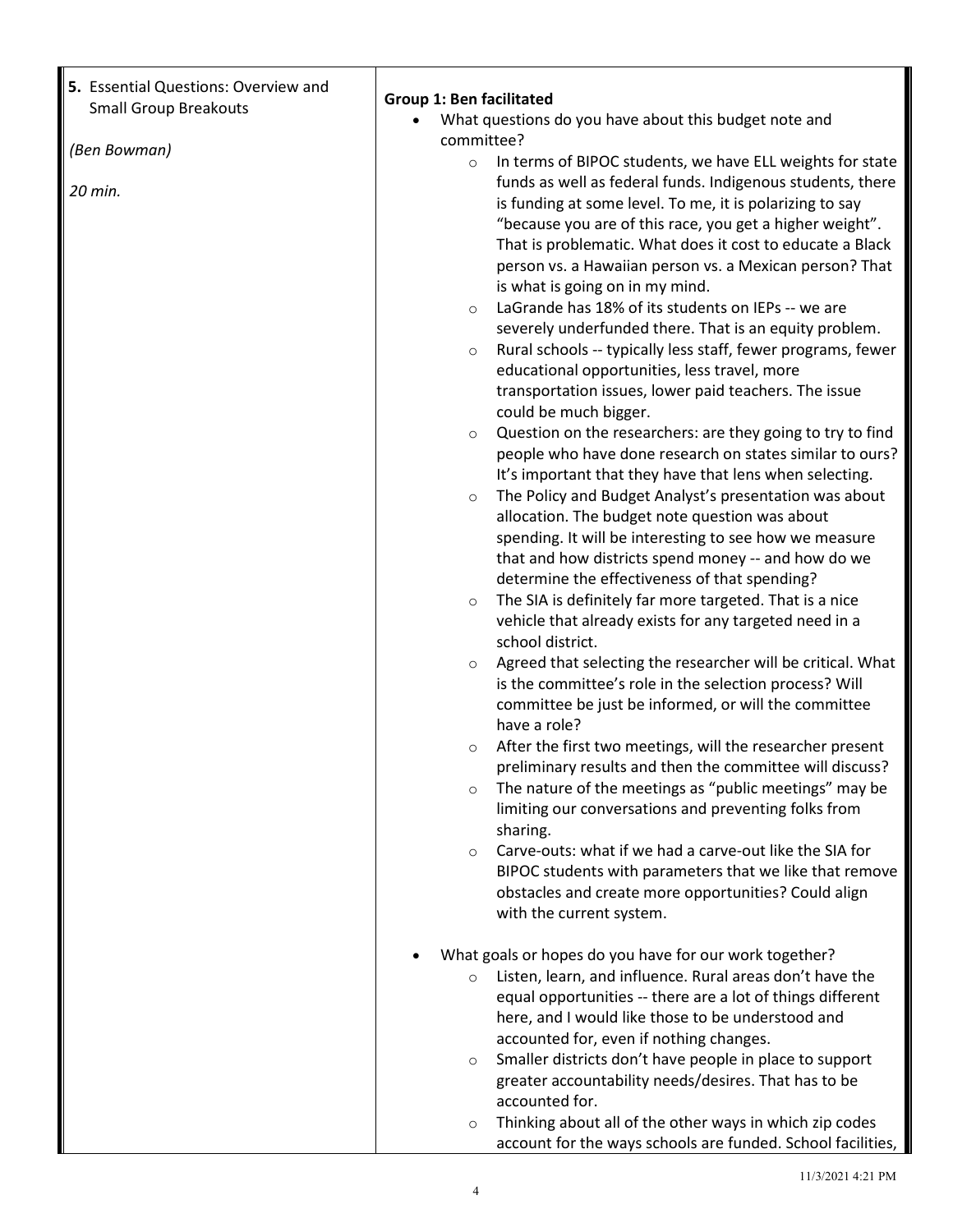bonds, local options -- if you separate these, the solution is inherently inequitable.

- I bet if you look at average age of facilities and HVAC systems, rural schools are older or don't have them. A lot of not-standard systems.
- $\circ$  I hope we come up with good solutions that work well and meet the needs.
- o I'm curious about how the findings are going to translate to change. This has probably been studied before - everyone is aware of the problem, but depending on findings, how will that translate to change.

## **Group 2: Carmen facilitated**

- What questions do you have about this budget note and committee?
- What goals or hopes do you have for our work together?

## **Summary:**

Appreciation for the time to ground everyone: 1) Alignment of language, 2) Intention and transparence, 3) Working in small groups-feeling safe, 4) Understanding historical perspective and impacts, 5) Deconstruction how the formula was built, 6) Good level set and it was not calibrated to the charge of

## **Future Recommendations:**

the committee

- 1. The budget note question was about spending not allocation, even though there was an understanding that this meeting was leveling knowledge and understanding.
- 2. Facilitators need to focus on "BIPOC/TRIBAL" needs.
- 3. Do not confuse ELL/SPED/ etc. as meeting the intent of the Budget Note and charge of this committee. This was considered as a "DETOUR"; we understand the intersectionality and we cannot generalize.
- 4. Rural Districts need to be part of the conversation with a BIPOC/TRIBAL needs/lens. Let's not detour the conversation. Maybe this needs to be clarified.
- 5. HB3499: What have we learned about spending patterns from this body of work? Did ODE actually implement the review of spending patterns for this bill? Did ODE hold any level of accountability? Can ODE share this information and learning?
- 6. Clarify that part of the charge is to how districts are spending school funds and identify patterns.
- 7. Designing the scope and sequence is very important-\$ to student
	- a. This is asking us to look at the spending and we need to chase it to the end of the questions.
	- b. Caution: It is not an outcome formula and we need to guide it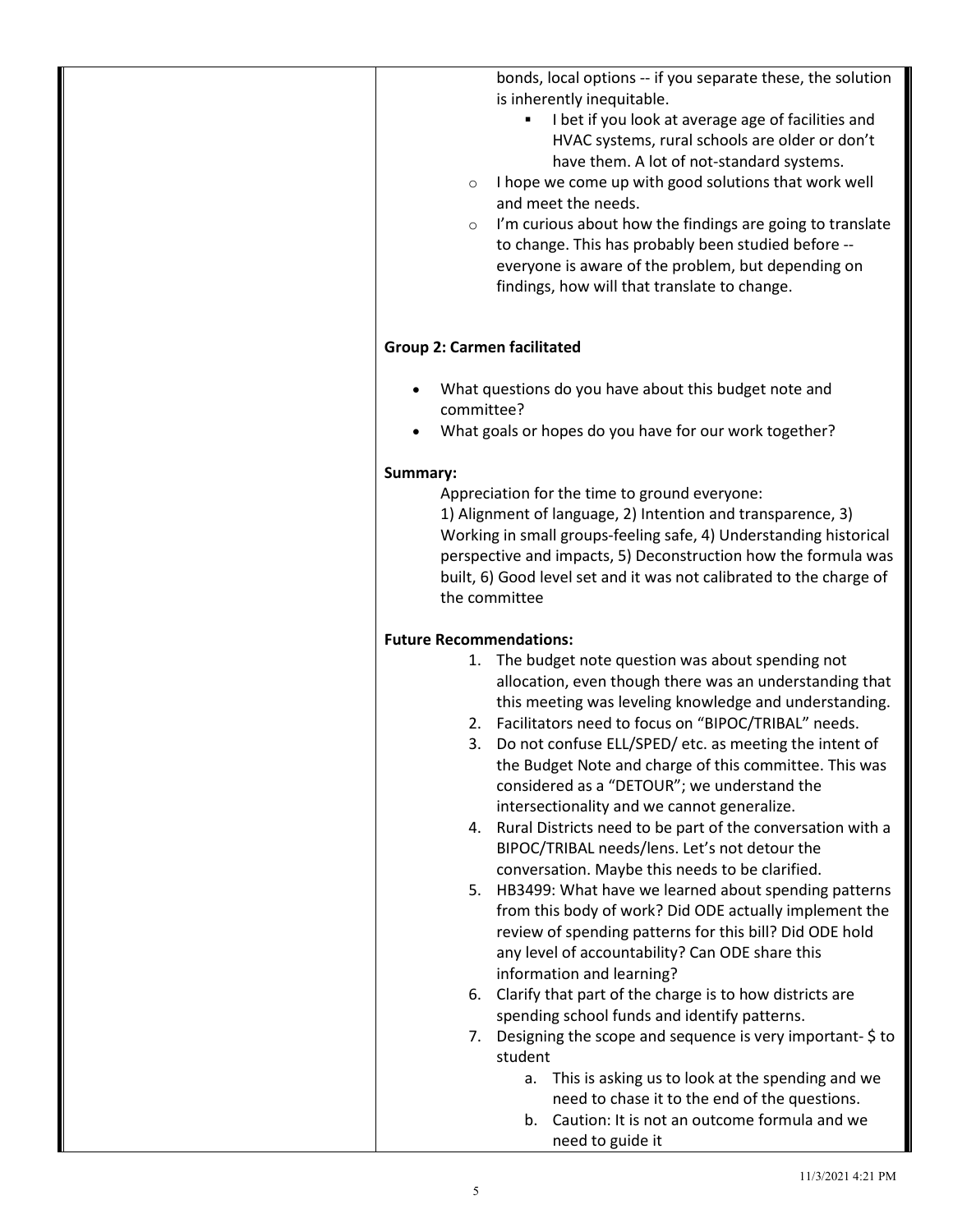| c. Status quo: Here it is and we need to understand<br>the outcome                                                                                                                                                                                                                                                                                                                                                                                                                                                                                                                                                                                       |
|----------------------------------------------------------------------------------------------------------------------------------------------------------------------------------------------------------------------------------------------------------------------------------------------------------------------------------------------------------------------------------------------------------------------------------------------------------------------------------------------------------------------------------------------------------------------------------------------------------------------------------------------------------|
| <b>Teacher Experience Factors:</b><br>8.<br>Let's tease it out, this is part of the<br>а.<br>formula- is this aligned with ODE's Equity, Racial<br>Equity and Anti-racist lens?<br>Is this aligned with the values of the EAC?<br>b.<br>Is this aligned with the recommendation<br>c.<br>of the Equity Report? Research tells us that<br>BIPOC/Tribal educators have less time in the<br>systems, are placed in challenging assignments,<br>and are asked to do more work.<br>What is the impact of the Minority<br>d.<br><b>Educators Act on Funding?</b><br>Districts that have hired more diverse<br>e.<br>teachers, have they seen a dip in funding? |
| Student Success Act: with the different student<br>9.<br>success plans, they are relevant to the conversation. And<br>those need to be part of the scope.                                                                                                                                                                                                                                                                                                                                                                                                                                                                                                |
| <b>Group 3: Tamara facilitated</b>                                                                                                                                                                                                                                                                                                                                                                                                                                                                                                                                                                                                                       |
| What questions do you have about this budget note and<br>committee?<br>Appreciate overview of funding - but want more information to<br>answer this question - and more information about why the<br>budget note was needed/created in the first place. Is there an<br>assumption one way or other? You were about ELL - but what<br>percentage of students are BIPOC, same with special education;<br>teachers with experience - want more information to understand<br>the question and where we can with the question.                                                                                                                                |
| The Policy and Budget Analyst's presentation - this was a high<br>level overview for today - and then we can bring more specific<br>information at the next meeting                                                                                                                                                                                                                                                                                                                                                                                                                                                                                      |
| Address the factors (political) that brought about this budget<br>note - is it because there is an issue, special interest, lack of<br>understanding? Why did the people who formulate this come up<br>with language?                                                                                                                                                                                                                                                                                                                                                                                                                                    |
| Also the charge of findings - rather than recommendations -<br>seems a little funny, waste of time.                                                                                                                                                                                                                                                                                                                                                                                                                                                                                                                                                      |
| The Policy and Budget Analyst's presentation - this is not the first<br>time we have reviewed the SSF - this is maybe the fourth time.<br>Oftentimes it comes down to not more money add so we won't<br>change funding formula. The purpose may be to bring in<br>researcher to provide a third party perspective of equity,<br>regardless of adequacy. Again, many times the committee works                                                                                                                                                                                                                                                            |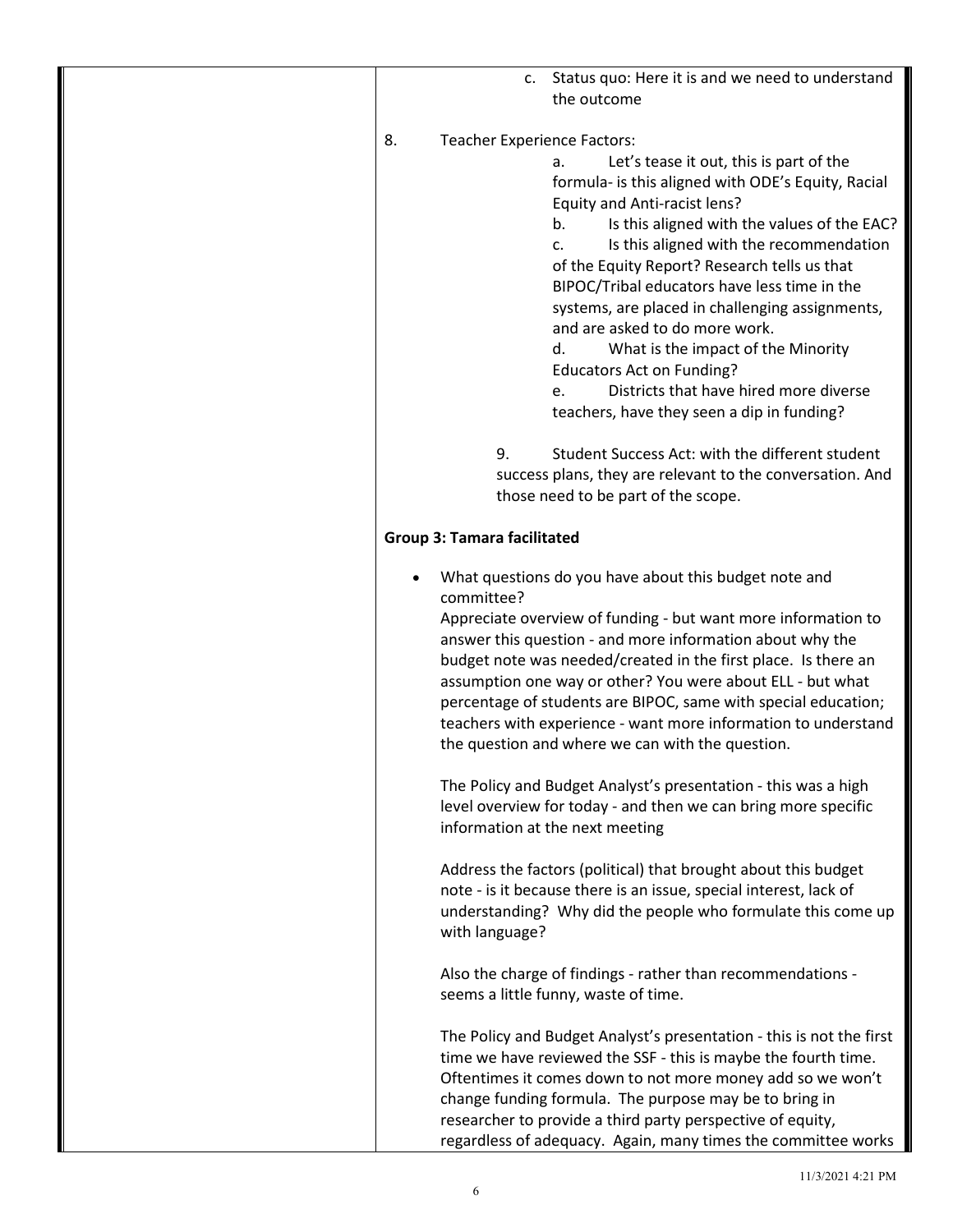ends because there isn't interest in adding weights without additional resources. Without additional funding - it becomes a shifting. The heart of the question is also what is sustainable long term?

If we are serving certain students less - isn't the question how do we serve students better with the existing resources - isn't that what institutional racism all about? – OEA BIPOC teacher agrees. Oregon PTA representative - with White privilege - won't we have to take a loss to be make it more equitable? OEA BIPOC teacher - if you take a loss of revenue - does it make a better school system overall and this a universal benefit. OEA BIPOC teacher - the personal loss of privilege will make a better society overall.

I think this is why the Stand for Children representative brought of adequacy - why that is not relevant for this conversation.

 How many weights in SPED would there be if not capped? How many SPED students are also BIPOC? How many BIPOC students? How many BIPOC educators?

The Policy and Budget Analyst's presentation - there was discussion about the adequacy of funding - for example, to increase ELL from .5 to .6 - In the past, when discussing changing weights - adequacy has been in the conversations - but this does not always have to be the case.

It sounds like certain things are easy to identify - but it is more difficult to identify distressed students? How do we identify this?

Policy and Budget Analyst - we know that there was impact on the great recession - with an increase in IEPs - probably the pandemic will have the same impact. OEA BIPOC teacher - yes, not only with IEPs but free and reduced lunch, migration of students - within Oregon and nationally - this causes instability.

It is surprising how many families have moved to metro areas from the fire areas.

More students having to work, costs of housing has gone up so we have multiple families living under one roof.

And the equity of broadband - adequacy and just having in the home.

Policy and Budget Analyst: We are trying to work on connectivity and access needs.